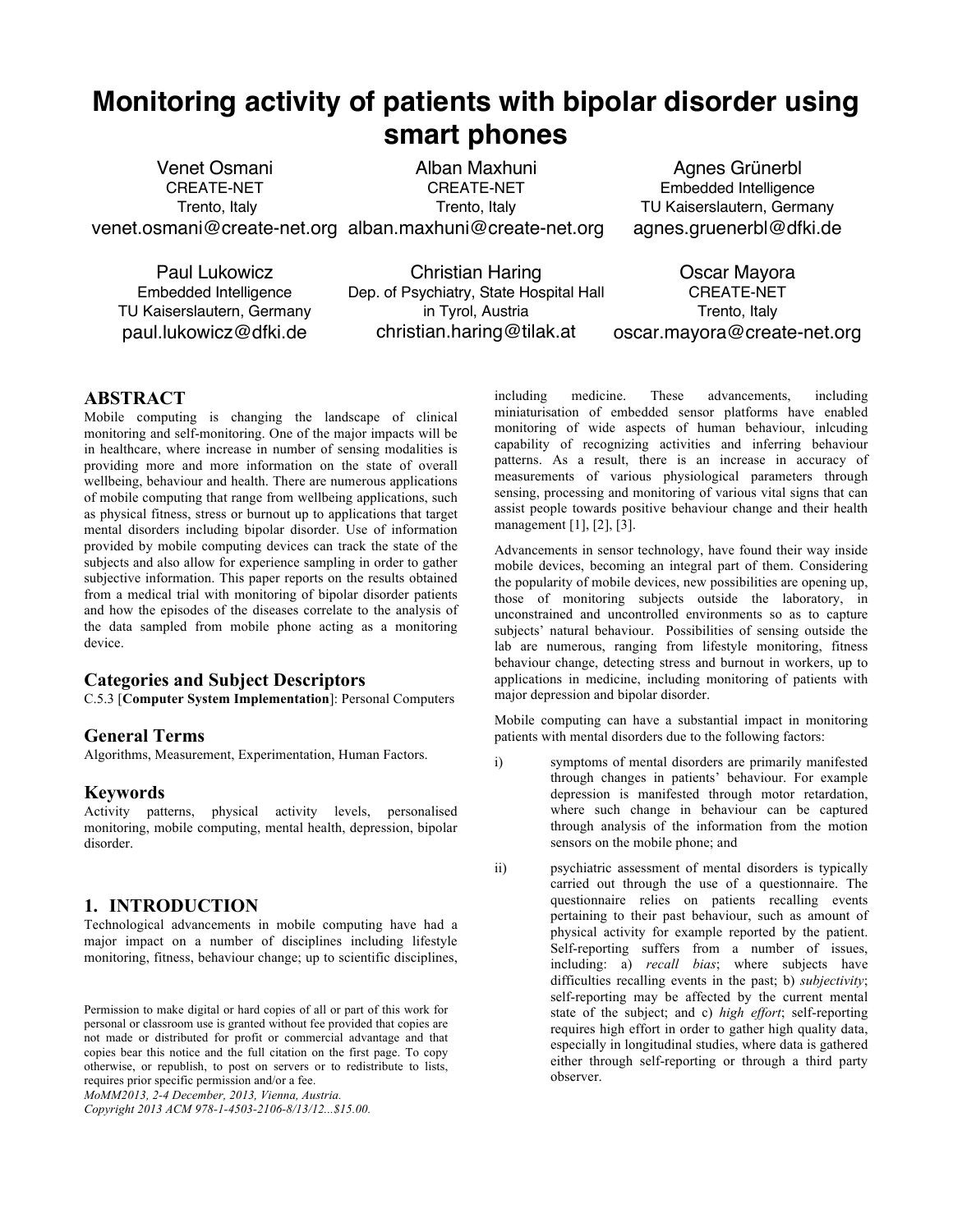Mobile computing can address these difficulties through continuous monitoring of user activities, by sampling sensors commonly found on mobile devices and in return providing objective measures of behaviour phenomena. Naturally, mobile devices also allow for experience sampling through self-reporting. Continuous monitoring is especially suitable for measuring physical activity, since activity levels of subjects can be measured through the phone's accelerometer and a solid picture of overall physical levels can be inferred. Measuring physical activity levels in this manner alleviates the issues faced when relying on subjects' memory of physical activity events, which is the current practice in psychiatry.

Considering advantages of using mobile computing to monitor human behaviour, this paper presents results of a medical trial, where patients with bipolar disorder used smart phones equipped with an application that was capable of continuously sampling all the available sensors on the phone. The trial lasted for a period of three months, during which, diverse behaviour aspects of patients were measured, including their physical activity levels, location patterns, time spent inside and outside their home and clinic, sleep patterns and social activity levels. The patients were fully unconstrained in terms of placement of phone and its use. They used the phone in the usual manner, where there were instances when the phone was forgotten or not used for a period of time, as shown by the sensors logs. In terms of analysis of sensor data, this paper reports on the measured physical activity levels through a smart phone, during the trial and how these levels correlate with the disorder episodes.

# **2. RELATED WORK**

# **2.1 Monitoring human behaviour through mobile computing**

Large research body has shown the potential of monitoring human behaviour using mobile computing and sensing technologies. Besides the powerful sensing capabilities for monitoring people's behaviour, there exists a personal relationship with the mobile phone that makes it an ideal candidate to record human behaviour with as high fidelity as possible to natural behaviour.

Studies have shown the effect of the use of mobile phone for supporting regular physical activity, which is of critical importance in reducing the risks of several chronic diseases. The study at [4] shows how sedentary behaviour presents several threats to people's health of different ages, which can be reduced through encouragement to engage in regular physical exercise. The use of sensors in mobile computing to record heart rate and heart rate variability provide sufficient information to analyse and infer users' fitness level and progress. Providing a virtual trainer on the mobile phone has shown to encourage users to go outdoors perform physical activity. In this line, the work at [5] namely UbiFit Gardens, targets adults who want to increase their physical activity. This study provides an automatic recording of walking, running, cycling and also shows how self-monitoring can provide functionality for the users to document their physical activity and aid in exercise routines.

Another aspect of user behaviour that is indicative of overall wellbeing and health is sleep quality. Sleep monitoring can be used to detect a number of sleep disorders, including sleep apneas, which often go undiagnosed. Thus, a number of technologies have been designed to promote healthy sleep, including work of Choe et al. [6] that have identified design opportunities for using mobile

phone to support healthy sleep behaviours. The authors emphasized the importance of monitoring sleep in ways that are unobtrusive and fit with people's everyday lives. Similarly, in [7] authors demonstrate the potential of monitoring sleep apnea while measuring breathing and moving patterns using embedded microphone and accelerometer in mobile phones. In addition to behavioural patterns monitoring at work, Tentori et al. [8] conducted a study to understand the way clinicians monitor and assess patients activities. With a use of mobile phone they were able to identify patient's needs by monitoring activities executed by patients. In similar line, Hansen et al. [9] have demonstrated the benefits of using mobile phones, namely "AwarePhone" system which can support context aware communication for clinicians in a surgical ward. The system tracks clinicians in selected areas and the use of mobile phone allows clinicians to enrich communication between health-care workers. The research body presented in this section shows the potential of mobile computing and embedded sensing capabilities, not only to monitor aspects of human behaviour, but also to infer the overall state of the users.

# **2.2 Mobile computing in medicine**

Prevalence of chronic diseases is increasing all over the world and management of diseases represents one of the greatest health care challenges. As such, monitoring devices have the potential to support patients with chronic diseases through monitoring of their health aspects. Mobile computing and sensing technologies have shown this potential to improve healthcare quality, efficiency and reduce care costs.

Work carried out in [1], [10], [11], [12] has focused on recognition and treatment of mood disorders in the field of psychiatry, utilizing technological solutions to tackle mental health issues. Compared with standard clinical practice for monitoring patients, measurements rely on observation data collected in laboratory setting or in person. For example, in [13] authors argue that increased knowledge about motor activity and repetitive movements of bipolar disorder patients during the manic episodes offers deeper insight towards new therapies. Therefore, accurate and continuous monitoring has become increasingly important in healthcare, where employing technology for patient monitoring can help assess the impact of mental illness on a patients daily activities and increase effectiveness in treating the mental disorder [1], [10], [11]. Equipped with powerful embedded sensors, smartphones have become capable of monitoring multiple dimensions of human behavior, including physical, mental, and social interaction dimensions [3], [12], [4], [14] [32].

A number of research activities have demonstrated the use of mobile phone applications allowing physicians to monitor patients with chronic heart failure [2] and detect early signs of arrhythmia that can indicate an imminent heart attack. The authors reported the feasibility of a new wireless telemonitoring system via a mobile phone. Furthermore, Alexander et al. [15] have shown the importance of using mobile phone monitoring patients with hypertension. The authors emphasize the importance of remote monitoring of vital parameters to diagnose health problems and provide early warning signals of potentially dangerous changes in patients' health status of patients with hypertension. Using mobile devices have shown significant improvement for blood pressure measurement.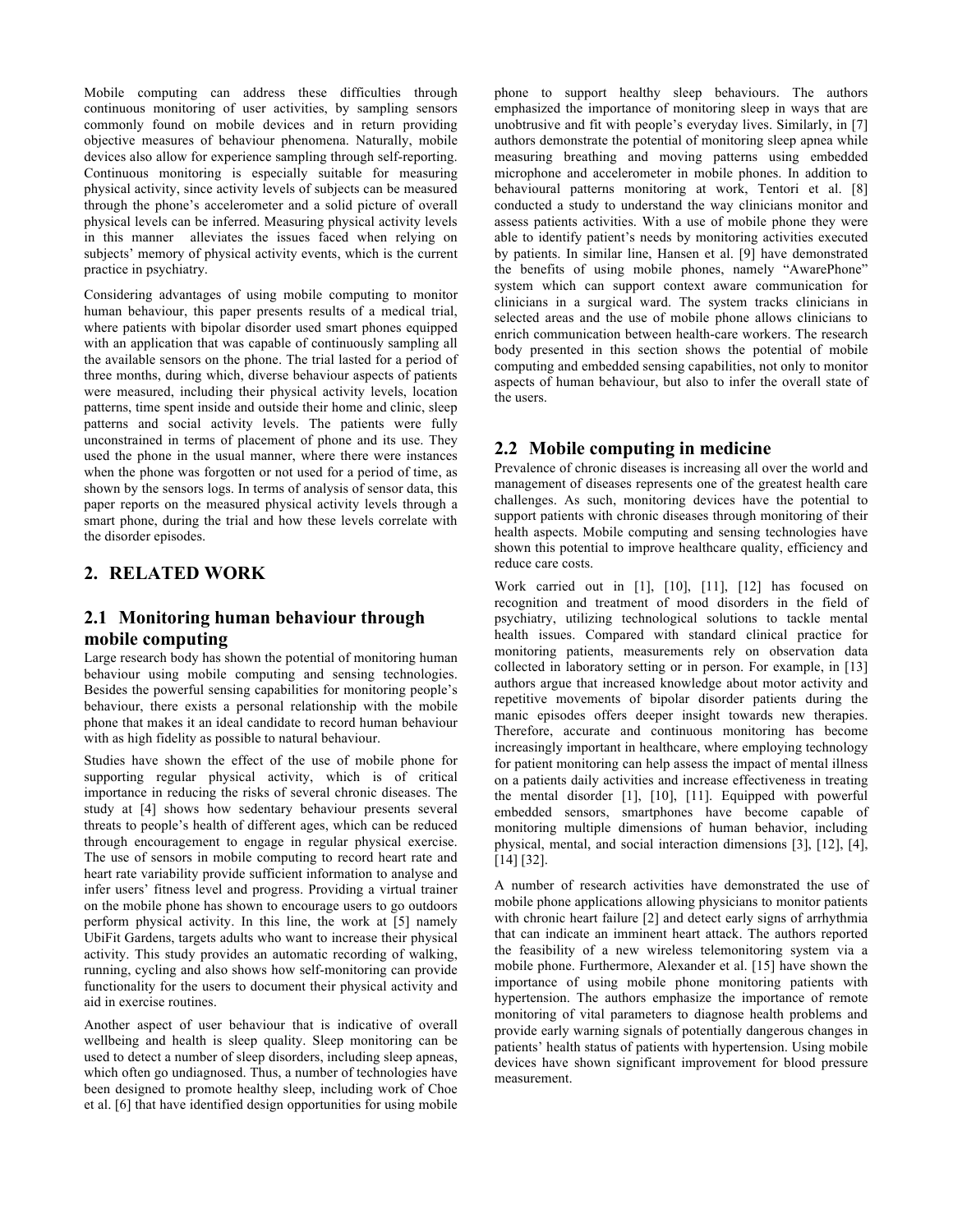Simpson et al. [16] applied self-monitoring among alcohol use disorder patients in early recovery based on Interactive Voice Response (IVR) on mobile phones. The patients reported the positive effects of monitoring on urges to use alcohol and posttraumatic stress disorder symptoms.

Rapid improvements in mobile technologies are also facilitating involvement of psychiatry for monitoring patient's mental health. Mobile application "Optimism App" [17] designed to monitor depression, has been developed for patients to log self-reported mood, activities including exercises and quality of sleep. Providing feedback about their health status to the patients, it was highly recommended by psychiatrists to use in monitoring the patients' mental health.

However, despite the improvements of mobile technology, very few solutions implemented in clinical practice for ambulatory monitoring of patients with bipolar disease. The work at MIT and Massachusetts General Hospital [18] was designed to monitor depression using LiveNet system. The patients were carrying the mobile physiological sensing technology to track depression symptoms and objectively measure them. The authors emphasized the importance of validating electro-convulsive therapy (ECT), which resulted with positive effects on patient's depressive state.

Assessing the activities of daily living is very often emphasized as an important aspect in order to understand progress of bipolar disorder. Blum et al. [12], [19] stated that monitoring via a set of sensors may free bipolar disorder patients from various drawbacks. Furthermore, they investigate that the mood status related data could be reported via mobile phones as well as selfreporting in order to provide details about mental state of the patient and help set up therapeutic sessions between patients and caregivers.

Several research initiatives have focused on automatic monitoring of patients suffering from bipolar disorder [1], [14]. However these studies mostly faced issues regarding obtrusiveness. The work at PSYCHE project [20] used a smart textile platform and mobile phone to collect physiological data relevant to mental wellbeing. The authors have presented the importance of estimating the heart rate variability from respiratory rate. But such an approach may pose a discomfort in daily use caused by physiological sensors, such as ECG.

#### *2.2.1 Physical activity monitoring*

Interest in physical activity monitoring for patients with bipolar disorder is increasing. Most of the important findings associated with physical activity, have shown how physical activity reduces risk for chronic diseases, such as cardiovascular diseases [2], obesity [21], and enhance mental health with respect to lowering levels of anxiety and depression, elevating mood, improving selfesteem and reducing stress [13], [22], [23], [24], [25], [26]. For this reason, an accurate measurement of physical activity is an important component of research, in order to monitor people's health and to quantify the relation between physical activity and outcomes of chronic diseases. Furthermore, a persuasive personal monitoring system, has been suggested for management of a wide range of health-related issues [27]. These types of systems help users by enabling them to monitor and visualize their behaviours, keeping them informed about their physical states, reminding them to perform behaviours or tasks, providing feedback on the effectiveness of their behaviours, and recommending healthier behaviours or actions. Such systems can also help with the management of mental illnesses, such as bipolar disorder, while monitoring level of physical activities, sleep quality, mood and

environmental factors, as significant detriments to quality of life in bipolar disorder.

Most studies utilizing self-monitoring are based on traditional monitoring with paper- and pencil diaries and questionnaires [28]. These methods are often biased assessment of the health outcomes. Due to irritable state of individuals with bipolar disorder during depressive and manic state, using traditional methods patients are prone to neglect or to overestimate performed activities. Thus, if self-assessment on the mobile phone enables easier monitoring and tracking of the patients' progress than traditional methods, then the data collected will be of higher quality. The alarm providing the reminders to fill out the form can also increase patient motivation to complete daily monitoring activities [28]. The benefits of using technology include more accurate data and also provide clinicians with the ability to evaluate the patients' progress in a more granular scale and increase the efficacy of the treatments. Moreover, bipolar patients who are trained to use self-help treatments can benefit from greater control over their care and life decisions and can detect early warning signs of serious illness [29].

Next section focuses on our monitoring approach and elaborates on the results obtained from the clinical trial.

# **3. PATIENT TRIAL SETUP**

## **3.1 Bipolar Disorder**

Bipolar Disorder [14] is a common and severe form of mental illness. One of its main characteristics is a repeated relapse of two polar episodes – mania and depression. Patients suffering from the disorder may experience periods of manic, normal and depressive state, often in rapid succession. The current standard for diagnosis of bipolar disorder uses subjective clinical rating scales based on self reporting that were developed in the early 1960s (e.g. HAMD, BRAMS scales) and other more recent variations of them (e.g. BSDS). While the efficacy of these scales has been proven in diagnosing bipolar disorder, they have their drawbacks, as they are a potential source of subjectivity in the diagnosis. Drug therapy is the main treatment currently offered, but its effectiveness critically depends on the timing of administration. Thus, therapy can be very effective if administered at the beginning of a patient's transition to a different state (e.g. from normal to depressive). However, it is much less so when applied only after severe symptoms have persisted for a significant time. Therefore, understanding correlation between objectively measured factors, such as physical activity, and patient state is of high importance in order to understand as early as possible an onset of an episode and provide a timely intervention.

## **3.2 Trial Description**

A total of 9 patients were recruited, 8 female and 1 male to participate in the study. As inclusion criteria, each of the patients had to be diagnosed with bipolar disorder, categorized by the ICD-10 classification (class F31). The trial was uncontrolled, not randomized, mono-centric, prolective, observational study. Each patient was given a personal smart phone to use in any way they wanted. There were no constraints of any kind placed upon the patients, with respect to holding the phone in a specific manner or at a specific place in the body or otherwise.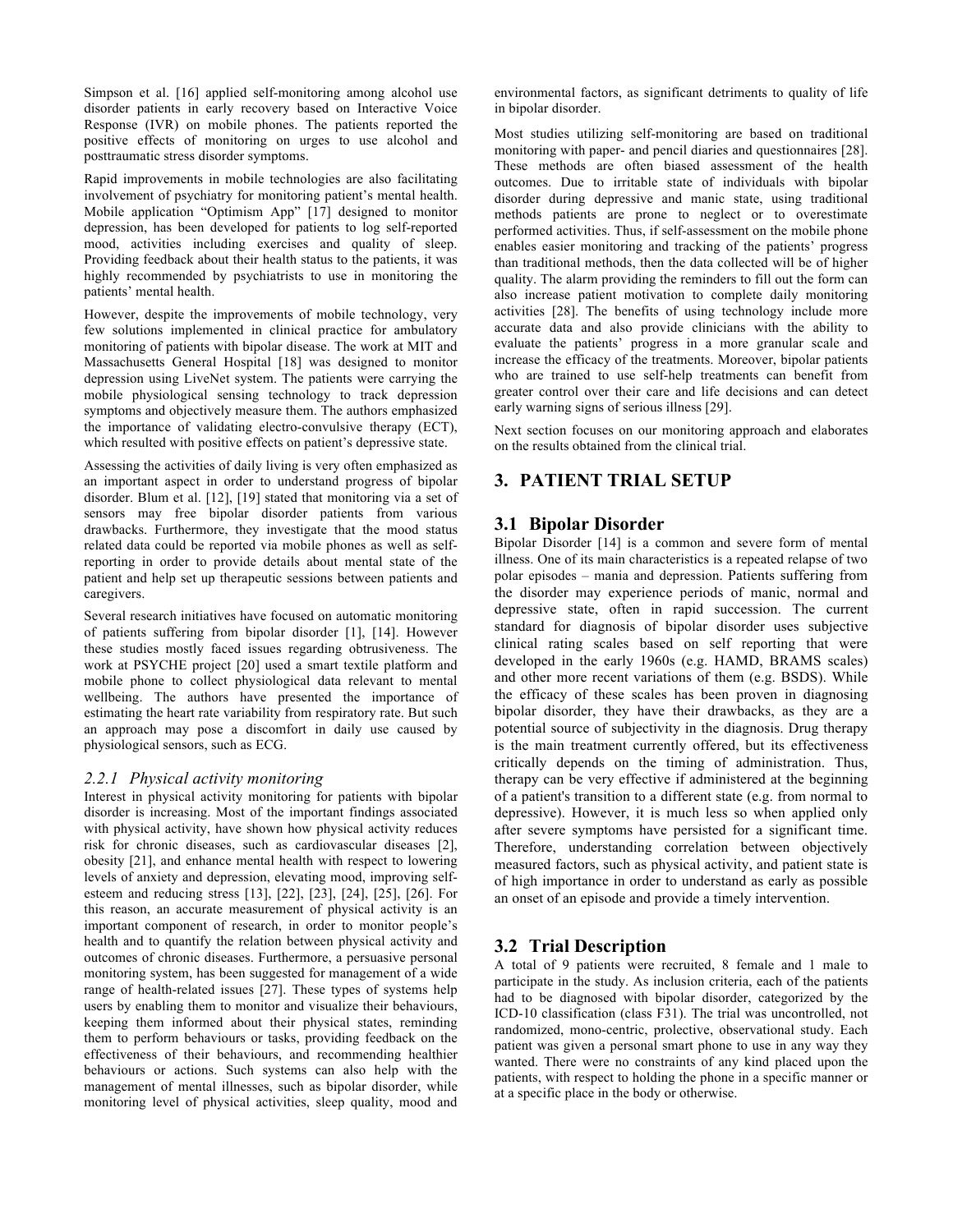The phone had the continuous sensing app installed that recorded data on the phone memory and transmitted the data periodically to a dedicated server. All sensing modalities were sampled, including microphone, accelerometer, GPS, WiFi access points, Bluetooth calls, SMS and their duration. The app, shown in Figure 1 ran continuously in the background, sampling these sensors and was set to start automatically on phone start up.



#### **Figure 1 Patient monitoring application**

Considering there were a number of sensing modalities sampled, for the purpose of this paper we focus on analyzing accelerometer data only and estimating physical activity levels of patients and how these levels correlate to the diseases.

Monitoring physical activity levels is especially important for bipolar disorder patients, since each polar episode (mania and depression) is directly manifested through activity levels; that is, depressed patients exhibit psychomotor retardation while manic patients exhibit psychomotor acceleration.

#### **3.3 Patient state evaluation**

Patient monitoring application was designed to measure two aspects, namely patients' internal affective states, through the use of questionnaires; and, objective behaviour, through sampling of phone sensors. The application has been developed in close cooperation with the psychiatrics in order to capture relevant aspects of the disease. In order to increase patients' motivation to provide daily experience sampling, the application provides alarms and reminders to fill out the questionnaire at a predefined time in the evening. Through the questionnaires the patients were able to provide their current state as well as activities they performed during the day, estimate their sleeping hours as well as quality, time spent outdoors and their social activities. However, in this study we did not use self-reported information, rather we focused on patients' evaluation by the psychiatrists.

Psychiatric assessment and the psychological tests were performed every 3 weeks over a period of 3 months at TILAK (Department of Psychiatric, State Hospital, Hall in Tyrol, Innsbruck). The schedule has been set by the psychiatrists in such manner as to reduce memory effect, which would have biased the evaluation outcome.

The clinicians used the following standard scales during the assessment of the patients:

- Hamilton Depression Scale (HAMD): HAMD scale has been applied to rate the severity of depression in patients through assessment of a range of symptoms. The higher the magnitude of symptoms, the higher is the scale of severity of depression (cutoff value:  $>=8$ )

- Young Mania Rating Scale (YRMS): YRMS is most frequently utilized rating scale to assess manic symptoms. The baseline scores can differ in general, depending on the patients' clinical features such as depression (YMRS=3) and for mania (YMRS=12).

In order to evaluate the patients, the HAMD and YRMS scores were normalised in a scale of  $-3$  to  $+3$  where the former indicates Severe Depression and the latter indicated Severe Mania.

Psychiatric evaluation scores of the patients are shown in Figure 2 using the normalised scale.



**Figure 2 Normalised patients' psychiatric evaluation scores. The score of -3 indicates Severe Depression; +3 indicates Severe Mania; while, mid-graph (score 0) indicates normal state.**

As shown in the Figure, patient P0101 (blue curve) experienced a severe manic episode at the initial stage and during the course of the trial returned to mild manic state. While on the other hand, patient P0302 (green curve) initially experienced severe depression and then returned to normal state. Other patients had similar patterns of change, however depressive episodes are much more prominent in these patients, which is in line with the characteristics of bipolar disorder [30].

Numerical values of the scores are shown in Table 1 where each patient had 5 psychiatric evaluations over the monitoring period of three months.

A number of challenges plagued the trial, most prominent of which was patient compliance. Considering that the trial was conducted under uncontrolled conditions, during normal daily life of the patients, it was impossible to ensure that the patients always carried the phone with them. In addition, some patients would switch off sensing application at certain occasions, creating gaps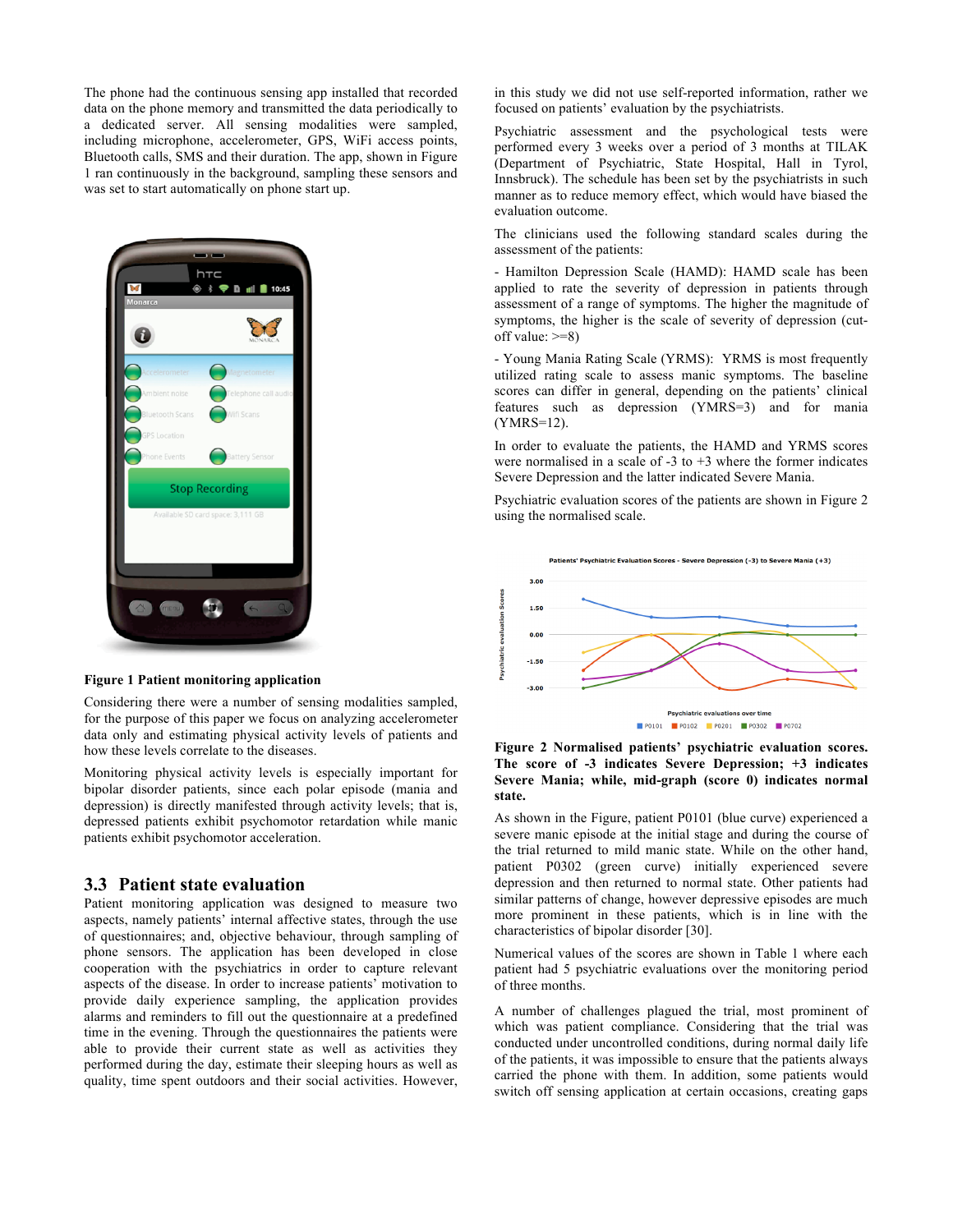in available data, which can be seen when we present the analysis of correlation in the sections that follow.

| <b>Patient ID</b> | P0101 | P0102   | P0201   | <b>P0302</b> | <b>P0702</b> |
|-------------------|-------|---------|---------|--------------|--------------|
|                   | 2.00  | $-2.00$ | $-1.00$ | $-3.00$      | $-2.50$      |
| Psychiatric       | 1.00  | 0.00    | 0.00    | $-2.00$      | $-2.00$      |
| assessment        | 1.00  | $-3.00$ | 0.00    | 0.00         | $-0.50$      |
| scores            | 0.50  | $-2.50$ | 0.00    | 0.00         | $-2.00$      |
|                   | 0.50  | $-3.00$ | $-3.00$ | 0.00         | $-2.00$      |

**Table 1 Numerical scores of psychiatric assessment**

As it was mentioned in the introduction section, the overall study included 9 patients. However, in this paper we focus only on patients that have shown variations on their psychiatric evaluation scores during the monitoring period. Patients that have remained depressive or manic, showing no changes in psychiatric evaluation scores, were excluded from this study, since it was unlikely to detect any changes in physical activity levels. For other patients there was not enough data available to carry out the analysis. Therefore, the results presented in this paper pertain to five patients as shown in Table 1.

#### **3.4 Approach and Results**

In order to quantify the level of activity we use accelerometer sensor data acquired from the smart phone. We have captured 3 axial linear acceleration continuously at a rate of 4Hz to 10Hz, which varied due to Android system operating conditions, such as system load and battery levels. However, this sampling rate was sufficient to infer physical activity levels of patients. The accelerometer signals were resampled at fixed rate of 5 Hz. For each patient there was an average of 2 GB of raw accelerometer data.

Physical activity levels were estimated using pre-processed accelerometer data. Acceleration magnitude vector was calculated as square root of sum of squares of individual acceleration axis, which allowed calculation of physical activity levels to be invariant to phone orientation, which due to unconstrained nature of the trial, phone orientation is unknown. The variance of the magnitude on each 128 samples provided an activity score, which was set within a threshold of three states, namely 'none', 'moderate' and 'high' activity as detailed in FUNF framework [31].

For this study we are interested in change of overall activity levels, therefore we have combined the two active states ('moderate' and 'high') to produce a single score. In the sections that follow, we provide results of our initial analysis of overall activity levels and also the results of intervals, where monitored days were divided in daily intervals.

It is important to note that for this analysis, we have excluded the days in which the patient went to the clinic for the psychiatric

evaluation. This is because during the assessment there would be physical activity recorded, which may not correspond with the natural behaviour of the patient and thus would have biased our results.

#### *3.4.1 Initial analysis*

During initial analysis phase, we were interested whether overall physical activity levels show any correlation with the patients' state. Literature suggests that patients in the depressive state show decreased levels of physical activity in comparison to their normal state, while the contrary holds true for manic patients. Note that in this study we did not carry out between subjects comparison, rather we focused on differences within subject.

Table 2 shows activity levels of patients for the whole duration of monitoring of 3 months and correlation with the psychiatric evaluation scores, using Pearson correlation coefficient *r*.

**Table 2 Correlation between patient state and overall physical activity levels**  $(p < 0.05, N = 5)$ 

| <b>Patient ID</b>               | r        |
|---------------------------------|----------|
| P0101                           | 0.672    |
| P <sub>0</sub> 10 <sub>2</sub>  | 0.377    |
| P <sub>0201</sub>               | 0.332    |
| P <sub>0</sub> 3 <sub>0</sub> 2 | $-0.148$ |
| P0702                           | 0.290    |

As it can be seen from the table, there exist a correlation between the patients' state and the overall physical activity levels. The correlation is strongest for patient P0101 ( $r = 0.672$ ), while there is a low negative correlation for P0302  $(r = -0.148)$ , which indicates that the overall level of physical activity (as measured by the phone) was decreasing as the patient's state was improving (patient P0302 went from major depressive episode (-3) to a normal state (0) as shown in Figure 2).

While there have been studies that correlate overall physical activity levels with depressive and manic episodes as cited in related work section, our study did not yield strong correlation for all patients.

Considering these results, we have decided to investigate further in order to understand how the daily behaviour levels correspond to bipolar disorder episodes. In this respect, we have divided the day into four intervals, namely Morning (06 AM to 12 PM), Afternoon (12 PM to 06 PM), Evening (06 PM to 12AM) and Night (12 AM to 06 AM). Clearly, different patients will have different behaviour patterns as to what constitutes morning time, however the division of the day was setup in order to investigate whether at specific 6-hour intervals there is a higher correlation of physical activity and patient state.

#### *3.4.2 Daily interval analysis*

Once the days were divided in intervals, we investigated trends of physical activity levels in comparison to the patients' psychiatric evaluation. In order to normalize activity levels we have calculated the sum of all activity percentages in hourly basis for each day. This provides the average of activity level for each hour and each day. Separating the activities into hours allowed us to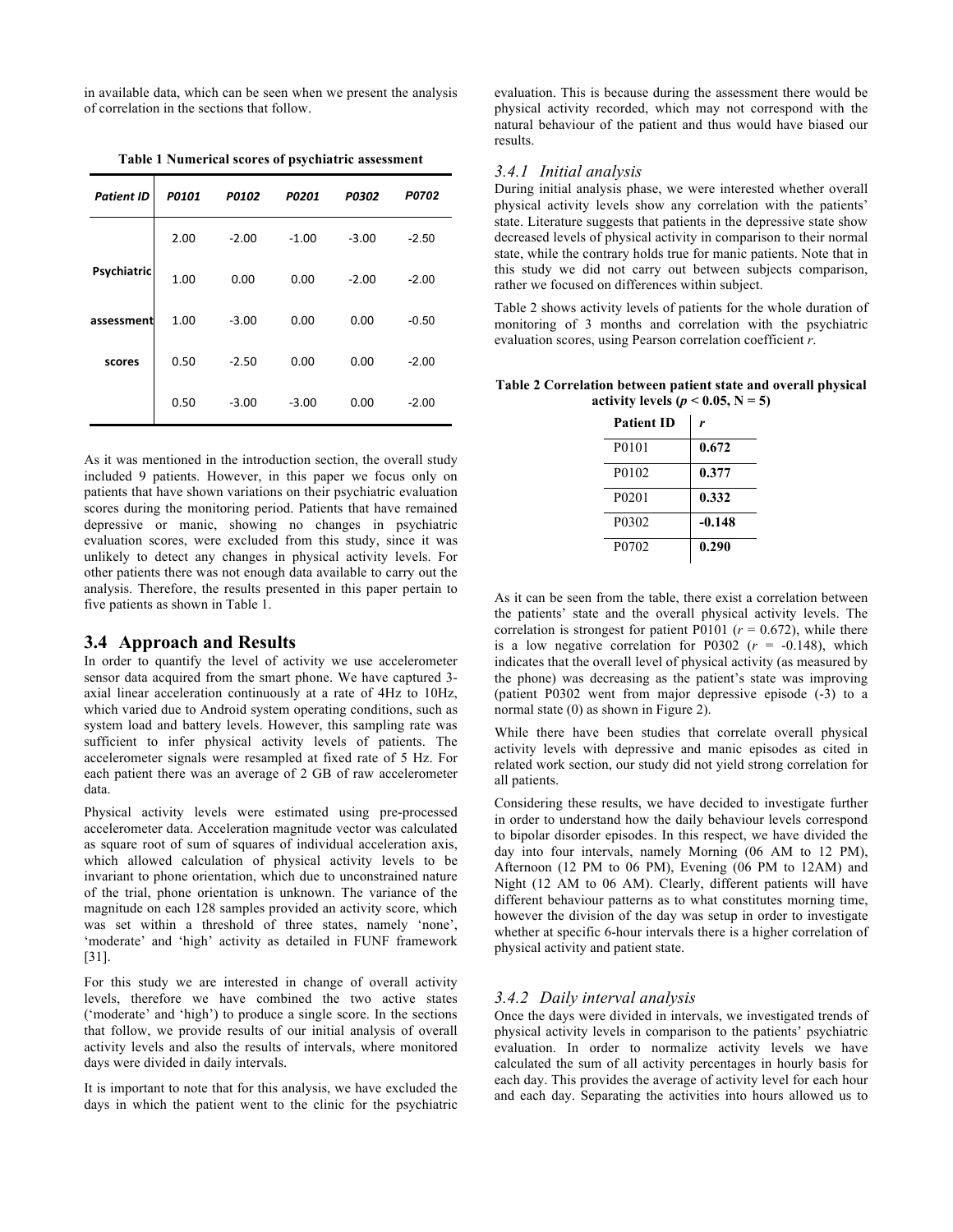compare normalized average activity levels in different hours of the day.

Motivated by the clinical work carried out in studying bipolar disorder patients in [26], where patients in depressive state have decreased morning activity levels, we examined association between *morning* Physical Activity (PA) levels and psychiatric scores, as shown in Table 3. Mean levels of PA in the morning had a noticeable difference when patients went from a depressive state to a normal state.

This increase can be seen across all patients, although it is most noticeable for patient P0201, where the average increase in physical activity went from 16.17% during depressive state to 45.03% during normal state; and patient P0302 where the average PA increase went from 16.17% during depressive state to 45.03 % during normal state.

**Table 3 Relationship between morning physical activity (PA) and psychiatric assessment scores in depressive episodes (\*n/a - not applicable, since the patient did not experience a second depressive episode)**

| P    | Nr.<br>P.E | Avg. of<br>PA in<br><b>Depres</b><br>sive<br><b>State</b><br>(Score) | Avg. of<br>PA in<br>Improve<br>d State<br>(Score) | PA<br>Impro<br>vemen<br>t<br>factor | Avg. of<br>PA in<br><b>Depres</b><br>sive<br><b>State</b> | <b>Decrease</b><br>of PA |
|------|------------|----------------------------------------------------------------------|---------------------------------------------------|-------------------------------------|-----------------------------------------------------------|--------------------------|
| 0102 | 5          | 12.49<br>$% (-2)$                                                    | 14.42%<br>(0)                                     | 15.45<br>$\frac{0}{0}$              | 6.46%<br>$(-3)$                                           | 55.20%                   |
| 0201 | 5          | 16,17<br>$\%$ (-1)                                                   | 45,03%<br>(0)                                     | 178,47<br>$\frac{0}{0}$             | 38.70<br>$\%$ (-<br>3)                                    | 14.06%                   |
| 0302 | 5          | 4.42%<br>$(-3)$                                                      | 12.16%<br>(0)                                     | 175.11<br>$\frac{0}{0}$             | $n/a*$                                                    | $n/a*$                   |
| 0702 | 3          | 15.42<br>$(-2.5)$                                                    | 21.93%<br>$(-0.5)$                                | 42.22<br>$\frac{0}{0}$              | 13.98<br>$\%$ (-2)                                        | 36.25%                   |

The other two patients, P0102 and P0702 had a noticeable decrease of physical activity as they went from a normal state to a depressive state. As such there was a 55.20% decrease in physical activity levels for patient P0102 that went from normal state to severe depression (score of -3), while for patient P0702 the decrease in physical activity was 36.25% as he experienced a depressive episode with score of -2.

For the patient that experienced a manic episode, P0101 we have seen a reverse trend, similar to the study reported in [11]. The average PA decreased from 5.70% during a manic episode to 1.14% during a mild manic episode as shown in Table 4.

**Table 4 Relationship between physical activity (PA) and psychiatric assessment scores in manic episode (\*n/a - not applicable since the patient did not experience a decrease in the assessment score)**

|      | Avg. of PA in<br><b>Manic State</b><br>(Score) | Avg. of PA<br>in<br>Improved<br><b>State</b><br>(Score) | Improve<br>ment of<br>PA | <b>Decrease</b><br>of PA |
|------|------------------------------------------------|---------------------------------------------------------|--------------------------|--------------------------|
| 0101 | $5.70\%$ (+2)                                  | 1.14%                                                   | 80%                      | n/a                      |

The reason that recorded activity levels were low for the manic patient can be attributed to the fact that the usage of the phone for this patient was very low; which, incidentally, is one of the symptoms of mania. This was also confirmed from the recordings of phone usage logs (provided by the application), resulting in low amount of accelerometer data that was available for analysis.

#### *3.4.3 Correlation of physical activity during daily intervals with psychiatric assessment scores*

Previous section focused on morning activity levels and their relationship with the psychiatric assessment scores. However, we also wanted to investigate whether there is a correlation between physical activity levels during other daily intervals, namely afternoon, evening, night and psychiatric evaluation scores.

In this respect we have calculated Pearson correlation coefficient between physical activity levels during each daily interval and psychiatric evaluation scores for all the patients.

Results of the correlation are shown in Table 5.

 $\mathbf{I}$ 

**Table 5 Correlation between patients' state and physical activity level during day intervals (** $p < 0.05$ **,**  $N = 5$ **,**  $N^{\ddagger} = 3$ **)** 

(\*n/s not statistically significant result  $(p > 0.05)$  - \*n/d not **enough data recorded, due to phone being off)**

| Patient ID                      | Morning  | Afternoon | Evening  | Night   |
|---------------------------------|----------|-----------|----------|---------|
| P0101                           | $n/s*$   | 0.315     | $-0.045$ | $n/d*$  |
| P0102                           | 0.581    | $-0.542$  | 0.619    | $n/d*$  |
| P <sub>0201</sub>               | 0.261    | 0.586     | 0.243    | $n/d^*$ |
| P <sub>0</sub> 3 <sub>0</sub> 2 | 0.858    | $-0.842$  | $-0.627$ | 0.604   |
| $P0702$ <sup>‡</sup>            | $-0.746$ | 0.213     | 0.452    | 0.007   |

One of the interesting findings from analysing activities of these patients is that there is much stronger correlation between the individual daily intervals than there is for the overall activity levels (shown in Table 2).

These results can be seen from patient P0102 where correlation with overall activity level is  $r = 0.377$  whereas strongest correlation with daily interval is  $r = 0.619$  (Evening). A similar pattern emerges with other patients also, such as P0201, where the values are  $r = 0.332$  for overall activity levels versus  $r = 0.586$  for daily interval; P0302, with values  $r = -0.148$  (overall) vs  $r = 0.858$ (interval); and, P0702 with values  $r = 0.290$  (overall) vs  $r = -0.746$ (interval), where this patient had a strong negative correlation of physical activity levels with psychiatric scores.

One exception to this pattern is patient P0101, where correlation with overall activity levels is much higher  $(r = 0.672)$  than the correlation with daily interval  $(r = 0.315)$ . Without a further study, we can only speculate on the reasons for these results. However, from the study group, this patient was the only one to have experienced a manic episode at the onset of the trial, with the state decreasing in severity towards the end of the trial (see Figure 2). One speculative explanation may be that the patient's overall activity levels may have correlated well with their state, however due to missing data for the morning and night interval, it is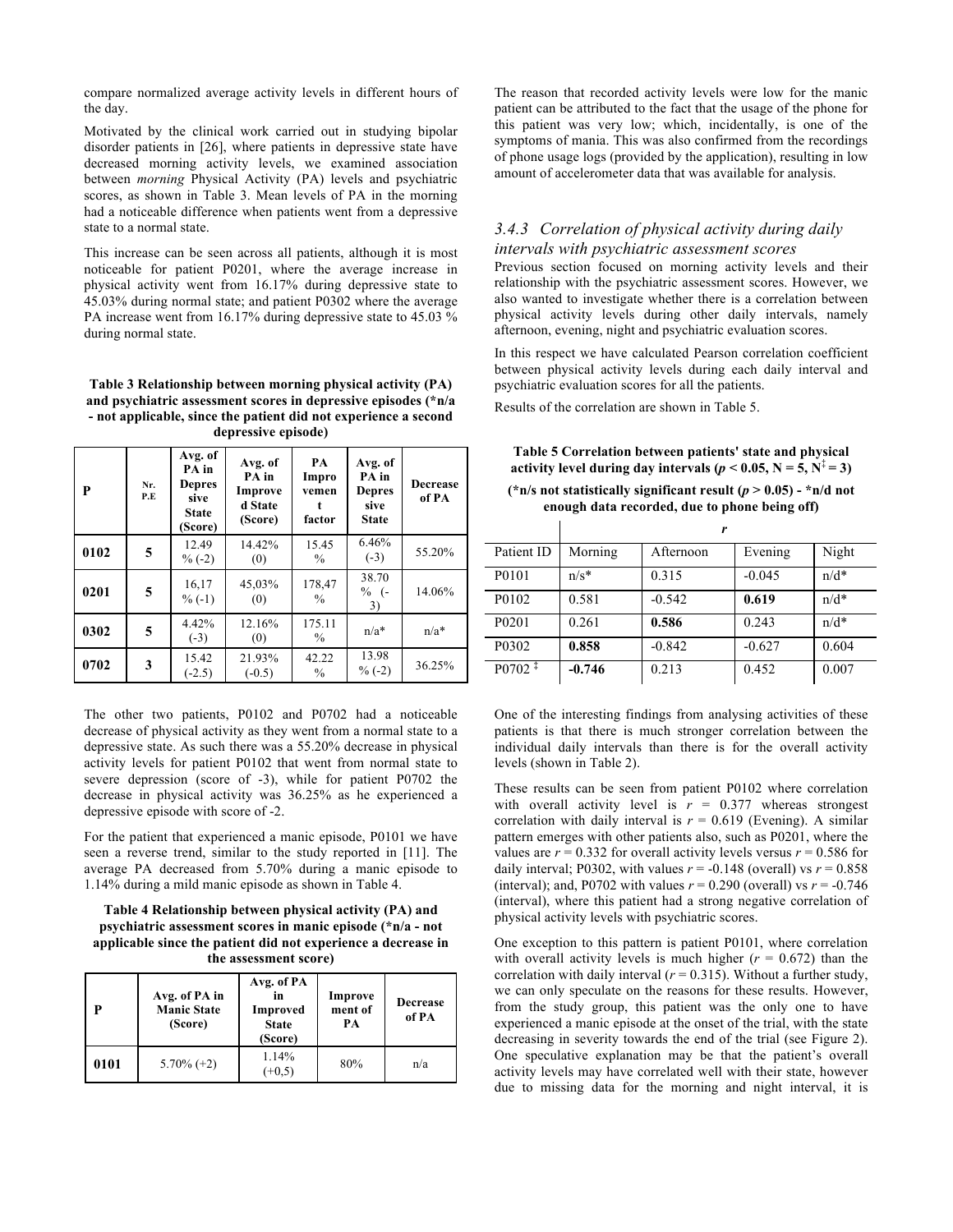impossible to understand whether those intervals may have affected the overall correlation score.

## **4. CONCLUSION**

This paper has shown the applicability of mobile computing to monitor user behaviour in general and physical activity levels of patients with bipolar disorder in particular. As current literature suggests, there exists a correlation between physical activity levels and psychiatric assessment of depression; however, one of the main findings of our study is that within our sample, correlation of physical activity levels with psychiatric assessment scores is much higher when considering specific intervals of the day, in comparison to level of physical activity for the whole day. Considering substantial variations between patients of both, overall physical activity levels and physical activity levels within daily intervals provides a clear evidence of difficulties in generalising among patients. Therefore, personalised models are better suited to detect early signs of an onset of a bipolar episode and facilitate timely intervention.

### **5. ACKNOWLEDGMENTS**

This work was supported in part by the MONARCA project (www.monarca-project.eu) and in part by the EIT ICT Labs Turnout Burnout project.

### **6. REFERENCES**

- [1] O. Schleusing, P. Renevey, M. Bertschi, S. Dasen, J. M. Koller, and R. Paradiso, "Monitoring physiological and behavioral signals to detect mood changes of bipolar patients," *2011 5th International Symposium on Medical Information and Communication Technology*, pp. 130– 134, 2011.
- [2] S. Winkler, M. Schieber, S. Lücke, P. Heinze, T. Schweizer, D. Wegertseder, M. Scherf, H. Nettlau, S. Henke, M. Braecklein, S. D. Anker, and F. Koehler, "A new telemonitoring system intended for chronic heart failure patients using mobile telephone technology — Feasibility study," *International Journal of Cardiology*, vol. 153, no. 1, pp. 55–58, Nov. 2011.
- [3] S. Patel, B. Chen, and T. Buckley, "Home monitoring of patients with Parkinson's disease via wearable technology and a web-based application," *Annual International Conference of the IEEE Engineering in Medicine and Biology Society (EMBC), 2010*, vol. 02139, 2010.
- [4] F. Buttussi and L. Chittaro, "MOPET: A context-aware and user-adaptive wearable system for fitness training," *Artificial Intelligence in Medicine*, vol. 42, no. 2, pp. 153–163, Feb. 2008.
- [5] S. Consolvo, D. W. McDonald, and J. a. Landay, "Theory-driven design strategies for technologies that support behavior change in everyday life," *Proceedings of the 27th international conference on Human factors in computing systems - CHI 09*, p. 405, 2009.
- [6] E. Choe, S. Consolvo, and J. Jung, "Living in a glass house: a survey of private moments in the home," in *7th IEEE Consumer Communications and Networking Conference*, 2011, pp. 3–6.
- [7] S. Alqassim, M. Ganesh, S. Khoja, M. Zaidi, F. Aloul, and A. Sagahyroon, "Sleep Apnea Monitoring using mobile phones," *2012 IEEE 14th International Conference on e-Health Networking, Applications and Services (Healthcom)*, pp. 443–446, Oct. 2012.
- [8] M. Tentori and J. Favela, "Monitoring behavioral patterns in hospitals through activity-aware computing," in *Second International Conference on Pervasive Computing Technologies for Healthcare*, 2008, pp. 173– 176.
- [9] T. R. Hansen and J. E. Bardram, "Applying mobile and pervasive computer technology to enhance coordination of work in a surgical ward.," *Studies in health technology and informatics*, vol. 129, no. Pt 1, pp. 107–11, Jan. 2007.
- [10] M. Bauer, T. Wilson, K. Neuhaus, J. Sasse, A. Pfennig, U. Lewitzka, P. Grof, T. Glenn, N. Rasgon, T. Bschor, and P. C. Whybrow, "Self-reporting software for bipolar disorder: validation of ChronoRecord by patients with mania.," *Psychiatry research*, vol. 159, no. 3, pp. 359– 66, Jun. 2008.
- [11] A. Grünerbl, P. Oleksy, G. Bahle, C. Haring, J. Weppner, and P. Lukowicz, "Towards smart phone based monitoring of bipolar disorder," in *Proceedings of the Second ACM Workshop on Mobile Systems, Applications, and Services for HealthCare*, 2012, p. Article No. 3.
- [12] J. Blum and E. Magill, "M-psychiatry: Sensor networks for psychiatric health monitoring," in *Proceedings of The 9th Annual Postgraduate Symposium The Convergence of Telecommunications, Networking and Broadcasting, Liverpool John Moores University*, 2008, pp. 33–37.
- [13] D. Vancampfort, C. U. Correll, M. Probst, P. Sienaert, S. Wyckaert, A. De Herdt, J. Knapen, D. De Wachter, and M. De Hert, "A review of physical activity correlates in patients with bipolar disorder," *Journal of affective disorders*, vol. 145, no. 3, pp. 285–91, Mar. 2013.
- [14] J. M. Bopp, D. J. Miklowitz, G. M. Goodwin, W. Stevens, J. M. Rendell, and J. R. Geddes, "The longitudinal course of bipolar disorder as revealed through weekly text messaging: a feasibility study.," *Bipolar disorders*, vol. 12, no. 3, pp. 327–34, May 2010.
- [15] A. G. Logan, W. J. McIsaac, A. Tisler, M. J. Irvine, A. Saunders, A. Dunai, C. a Rizo, D. S. Feig, M. Hamill, M. Trudel, and J. a Cafazzo, "Mobile phone-based remote patient monitoring system for management of hypertension in diabetic patients.," *American journal of hypertension*, vol. 20, no. 9, pp. 942–8, Sep. 2007.